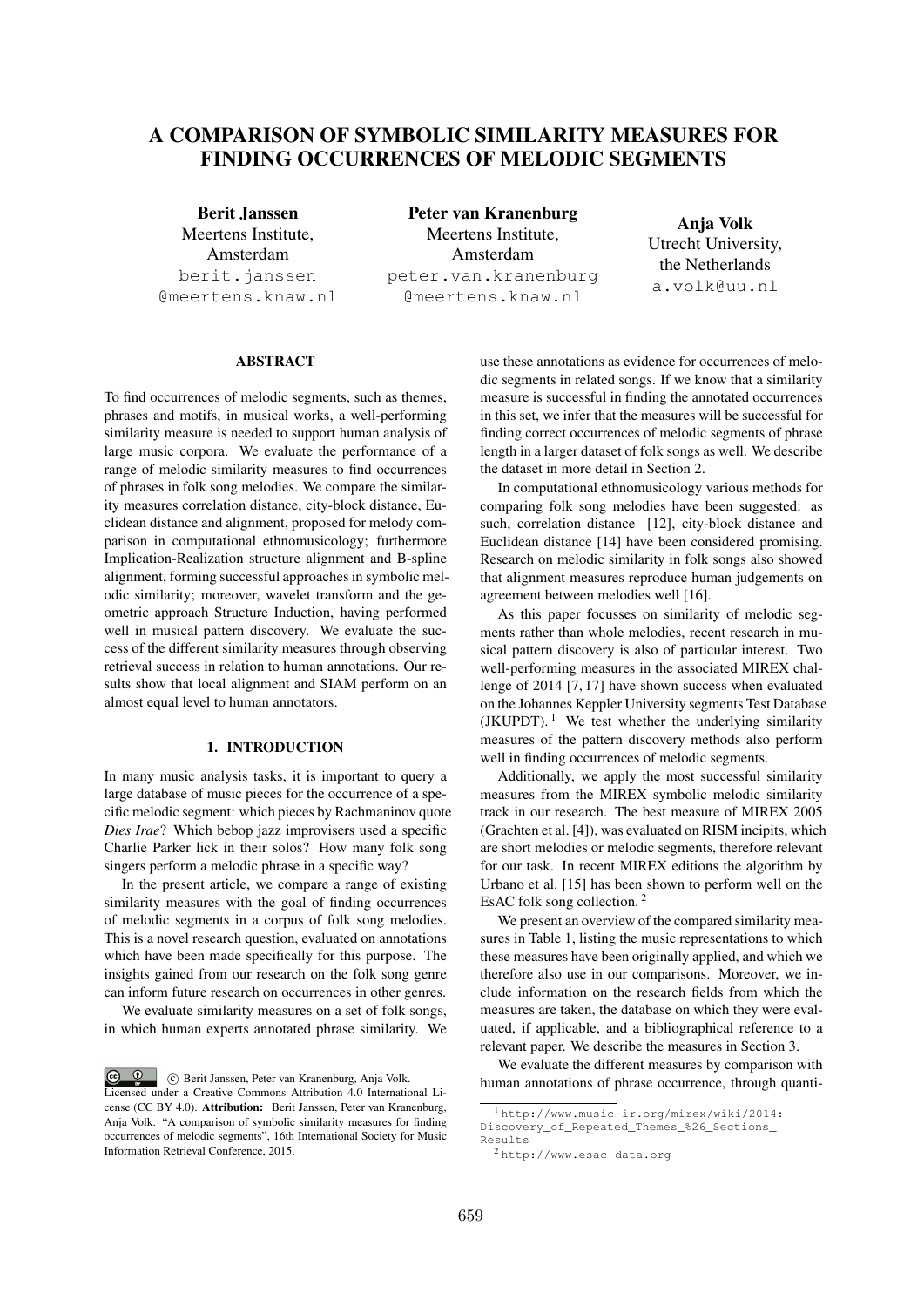| Similarity measure             | Music representations<br>Research field             |                 | Dataset       | Authors |
|--------------------------------|-----------------------------------------------------|-----------------|---------------|---------|
| Correlation distance (CD)      | duration weighted pitch sequence<br>Ethnomusicology |                 |               | $[12]$  |
| City block distance (CBD)      | pitch sequence                                      | Ethnomusicology |               | [14]    |
| Euclidean distance (ED)        | pitch sequence                                      | Ethnomusicology |               | [14]    |
| Local alignment (LA)           | pitch sequence                                      | Ethnomusicology | <b>MTC</b>    | [16]    |
| Structure induction (SIAM)     | pitch / onset                                       | <b>MIR</b>      | <b>JKUPTD</b> | [7]     |
| Wavelet transform (WT)         | duration weighted pitch sequence                    | <b>MIR</b>      | <b>JKUPTD</b> | [17]    |
| B-spline alignment (BSA)       | pitch sequence                                      | <b>MIR</b>      | EsAC          | [15]    |
| I-R structure alignment (IRSA) | pitch, duration, metric weight                      | <b>MIR</b>      | <b>RISM</b>   | [4]     |

Table 1. An overview of the measures for music similarity compared in this research, with information on the authors and year of the related publication, and which musical data the measures were tested on, if applicable.

fying the retrieval measures precision, recall and F1-score, and the area under the receiver-operating characteristic curve. The evaluation procedure is described in detail in Section 4.

The remainder of this paper is organised as follows: first, we describe our corpus of folk songs and the annotation procedure. Next, we give details on the compared similarity measures, and the methods used to implement the similarity measures. We describe our evaluation procedure before presenting the results, finally discussing the implications of our findings and concluding steps for future work.

# 2. MATERIAL

We evaluate the similarity measures on a corpus of Dutch folk songs, MTC-ANN 2.0, which is part of the Meertens Tune Collections [5]. MTC-ANN 2.0 contains 360 orally transmitted melodies, which have been transcribed from recordings and digitized in various formats. Various metadata have been added by domain experts, such as the tune family membership of a given melody: the melodies were categorized into groups of variants, or tune families. The variants belonging to a tune family are considered as being descended from the same ancestor melody [1]. We parse the \*\*kern files as provided by MTC-ANN 2.0 and transform the melodies and segments into the required music representations using music21 [2].

Even though MTC-ANN 2.0 comprises very well documented data, there are some difficulties to overcome when comparing the digitized melodies computationally. Most importantly, the transcription choices between variants can be different: where one melody is notated in 3/4, and with a melodic range from D4 to G4, another transcriber may have chosen a 6/8 meter, and a melodic range from D3 to G3. This means that notes which are perceptually very similar might be hard to match based on the digitized information. Musical similarity measures might be sensitive to these differences, or they might be transposition or time dilation invariant, i.e. work equally well under different pitch transpositions or meters.

Of these 360 melodies categorized into 26 tune families, we asked three Dutch folk song experts to annotate similarity relationships between phrases within tune families. The annotators judged the similarity of phrases of 213 melodies belonging to 16 tune families, amounting to 1084 phrase annotations in total. The phrases contain, on average, nine notes, with a standard deviation of two notes. The dataset with its numerous annotations is publicly available.<sup>3</sup>

For each tune family, the annotators compared all the phrases within the tune family with each other, and gave each phrase a label consisting of a letter and a number. If two phrases were considered "almost identical", they received exactly the same label; if they were considered "related but varied", they received the same letter, but different numbers; and if two phrases were considered "different", they received different letters. See an annotation example in Figure 1.

The three domain experts worked independently on the same data. To investigate the subjectivity of similarity judgements, we measured the agreement between the three annotators' similarity judgements using Fleiss' Kappa, which yielded  $\kappa = 0.73$ , constituting substantial agreement.

The annotation was organized in this way to guarantee that the task was feasible: judging the occurrences of hundreds of phrases in dozens of melodies (14714 comparisons) would have been much more time consuming than assigning labels to the 1084 phrases, based on their similarity. Moreover, the three levels of annotation facilitate evaluation for two goals: finding only almost identical occurrences, and finding also varied occurrences. These two goals might require quite different approaches.

We focus on finding almost identical occurrences: if for a given query phrase *q* in one melody, at least one phrase *r* with exactly the same label (letter and number) appears in another melody *s* of the same tune family, we consider it an occurrence of melodic segment *q* in *s*. Conversely, if there is no phrase with exactly the same label as *q* in melody *s*, this constitutes a non-occurrence.

For all phrases and all melodies, within their respective tune families, we observe whether the annotators agree on occurrence or non-occurrence of query phrases *q* in melodies *s*. The agreement for these judgements, 14714 in total, was analyzed with Fleiss' Kappa, with the result  $\kappa = 0.51$ denoting moderate agreement. This highlights the ambigu-

<sup>3</sup> http://www.liederenbank.nl/mtc/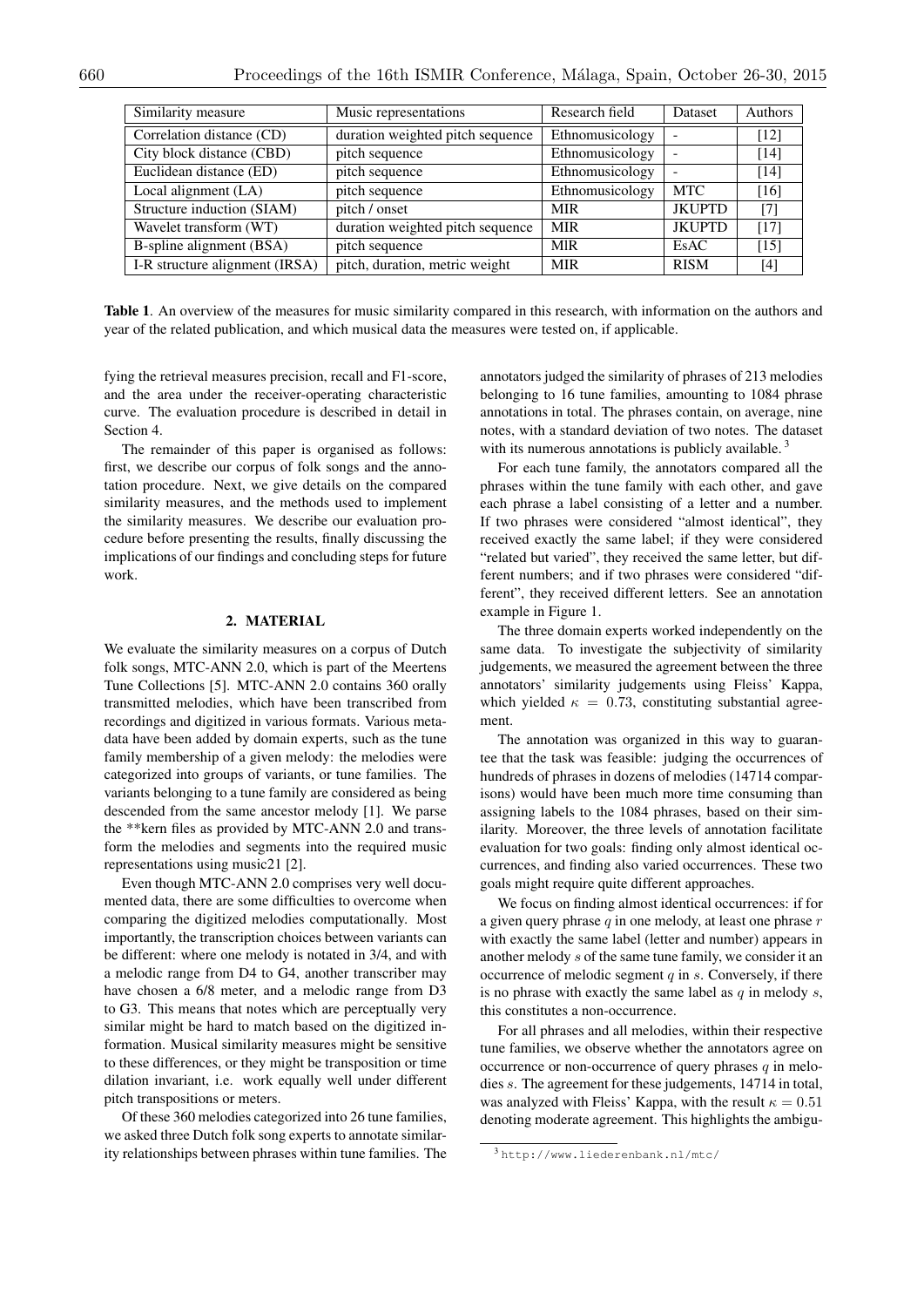

Figure 1. An example for two melodies from the same tune family with annotations.

| Annotators | Precision | Recall | F <sub>1</sub> -score |
|------------|-----------|--------|-----------------------|
| 1 and 2    | 0.745     | 0.763  | 0.754                 |
| 1 and $3$  | 0.803     | 0.75   | 0.776                 |
| 2 and 3    | 0.788     | 0.719  | 0.752                 |

Table 2. The retrieval scores between annotators. For instance, annotator 2 agrees to 75% with the occurrences detected by annotator 1. The scores are symmetric.

ity involved in finding occurrences of melodic segments.

To compare the annotators' agreement with the performance of the similarity measures in the most meaningful way, we also compute the precision, recall and F1-score of each annotator in reproducing the occurrences detected by another annotator. Table 2 gives an overview of these retrieval scores. A higher retrieval score for a given similarity measure would indicate overfitting to the judgements of one individual annotator.

#### 3. COMPARED SIMILARITY MEASURES

In this section, we present the eight compared similarity measures. We describe the measures in three subgroups: first, measures comparing fixed-length note sequences; second, measures comparing variable-length note sequences; third, measures comparing more abstract representations of the melody.

For our corpus, as melodies are of similar length, we can transpose all melodies to the same key using pitch histogram intersection. For each melody, a pitch histogram is computed with MIDI note numbers as bins, with the count of each note number weighed by its total duration in a melody. The pitch histogram intersection of two histograms *h<sup>q</sup>* and  $h_r$ , with shift  $\sigma$  is defined as

$$
PHI(h_q, h_r, \sigma) = \sum_{k=1}^{l} \min(h_{q,k+\sigma}, h_{r,k}), \quad (1)
$$

where *k* denotes the index of the bin, and *l* the total number of bins. We define a non-existing bin to have value zero. For each tune family, we randomly pick one melody and for each other melody in the tune family we compute the  $\sigma$  that yields a maximum value for the histogram intersection, and transpose that melody by  $\sigma$  semitones.

Some similarity measures use note duration to increase precision of the comparisons, others discard the note duration, which is an easy way of dealing with time dilation differences. Therefore, we distinguish between music representation as *pitch sequences*, which discard the durations of notes, and *duration weighted pitch sequences*, which repeat a given pitch depending on the length of the notes. We represent a quarter note by 16 pitch values, an eighth note by 8 pitch values, and so on. Onsets of small duration units, especially triplets, may fall between these sampling points, which shifts their onset slightly in the representation. Besides, a few similarity measures require music representation as *onset, pitch* pairs, or additional information on metric weight.

# 3.1 Similarity Measures Comparing Fixed-Length Note Sequences

To formalize the following three measures, we refer to two melodic segments *q* and *r* of length *n*, which have elements  $q_i$  and  $r_i$ . The measures described in this section are distance measures, such that lower values of *dist*(*q, r*) indicate higher similarity. Finding an occurrence of a melodic segment within a melody with a fixed-length similarity measure is achieved through the comparison of the query segment against all possible segments of the same length in the melody. The candidate segment which is most similar to the query segment is retained as a match. The implementation of the fixed-length similarity measures in Python is available online. <sup>4</sup> It uses the *spatial.distance* library of scipy [10].

Scherrer and Scherrer [12] suggest correlation distance to compare folk song melodies, represented as duration weighed pitch sequences. Correlation distance is independent of the transposition and melodic range of a melody, but in the current music representation, it is affected by time dilation differences.

$$
dist(q,r) = 1 - \frac{\sum_{i=1}^{n} (q_i - \bar{q}) \cdot \sum_{i=1}^{n} (r_i - \bar{r})}{\sqrt{\sum_{i=1}^{n} (q_i - \bar{q}) \cdot \sum_{i=1}^{n} (r_i - \bar{r})}}
$$
(2)

Steinbeck [14] proposes two similarity metrics for the classification of folk song melodies: city-block distance and Euclidean distance (p.251f.). He suggests to compare pitch sequences, next to various other features of melodies such as their range, or the number of notes in a melody. As we are interested in finding occurrences of segments

<sup>4</sup> https://github.com/BeritJanssen/

MelodicOccurrences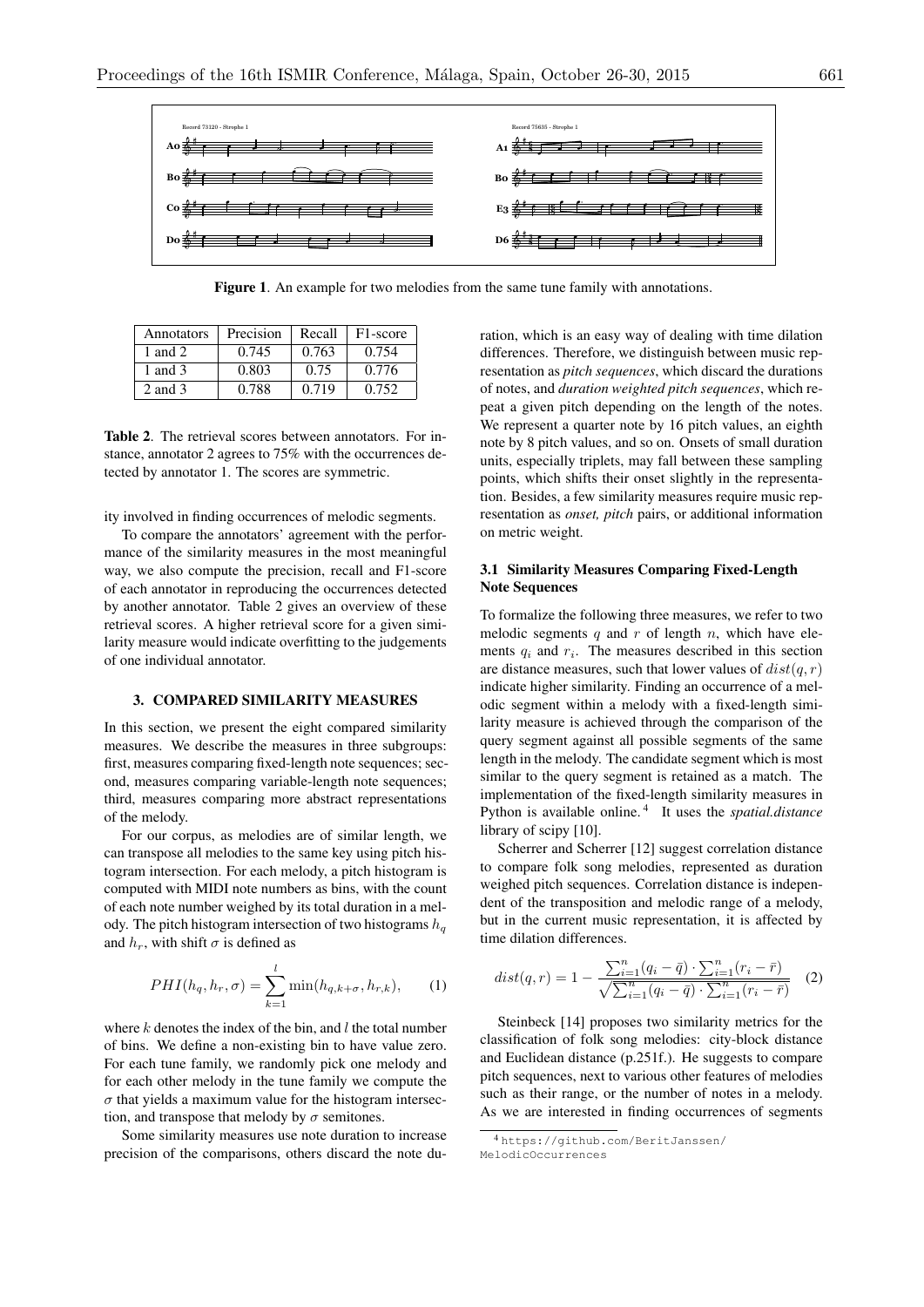rather than comparing whole melodies, we analyze pitch sequences.

City-block distance and Euclidean distance are not transposition invariant, but as they are applied to pitch sequences, they are time dilation invariant. All the fixed-length measures in this section will be influenced by small variations affecting the number of notes in a melodic segment, such as ornamentation. Variable-length similarity measures, discussed in the following section, can deal with such variations more effectively.

#### 3.2 Similarity Measures Comparing Variable-Length Note Sequences

To formalize the following three measures, we refer to a melodic segment *q* of length *n* and a melody *s* of length  $m$ , with elements  $q_i$  and  $s_j$ . The measures described in this section are similarity measures, such that lower values of  $sim(q, s)$  indicate higher similarity. The implementation of these methods in Python is available online. <sup>4</sup>

Mongeau and Sankoff [8] suggest the use of alignment methods for measuring music similarity, and they have been proven to work well for folk songs [16]. We apply local alignment [13], which returns the similarity of a segment within a melody which matches the query best.

To compute the optimal local alignment, a matrix  $A(i, j)$ is recursively filled according to equation 3. The matrix is initialized as  $A(i, 0) = 0, i \in \{0, ..., n\}$ , and  $A(0, j) =$  $0, j \in \{0, \ldots, m\}$ . *W*<sub>insertion</sub> and *W*<sub>deletion</sub> define the weights for inserting an element from melody *s* into segment *q*, and for deleting an element from segment *q*, respectively.  $subs(q_i, s_j)$  is the substitution function, which gives a weight depending on the similarity of the notes *q<sup>i</sup>* and *s<sup>j</sup>* .

$$
A(i,j) = \max \begin{cases} A(i-1,j-1) + subs(q_i, s_j) \\ A(i,j-1) + W_{insertion} \\ A(i-1,j) + W_{detection} \\ 0 \end{cases}
$$
(3)

We apply local alignment to pitch sequences. In this representation, local alignment is not transposition invariant, but it should be robust with respect to time dilation. For the insertion and deletion weights, we use *Winsertion* =  $W_{detection} = -0.5$ , and we define the substitution score as

$$
subs(q_i, s_j) = \begin{cases} 1 & \text{if } q_i = s_j \\ -1 & \text{otherwise} \end{cases} . \tag{4}
$$

The local alignment score is the maximum value in the alignment matrix, normalized by the number of notes *n* in the query segment.

$$
sim(q, s) = \frac{1}{n} \max_{i,j} (A(i, j))
$$
 (5)

Structure Induction Algorithms [7] formalize a melody as a set of points in a space defined by note onset and pitch, and perform well for musical pattern discovery [6]. They measure the difference between melodic segments through so-called translation vectors. The translation vector T between points in two melodic segments can be seen as the difference between the points  $q_i$  and  $s_j$  in onset, pitch space. As such, it is transposition invariant, but will be influenced by time dilation differences.

$$
\mathbf{T} = \begin{pmatrix} q_{i,onset} \\ q_{i,pitch} \end{pmatrix} - \begin{pmatrix} s_{j,onset} \\ s_{j,pitch} \end{pmatrix}
$$
 (6)

The maximally translatable pattern (MTP) of a translation vector  $T$  for two melodies  $q$  and  $s$  is then defined as the set of melody points  $q_i$  which can be transformed to melody points  $s_j$  with the translation vector **T**.

$$
MTP(q, s, \mathbf{T}) = \{q_i | q_i \in q \land q_i + \mathbf{T} \in s\}
$$
 (7)

We analyze the pattern matching method SIAM, defining the similarity of two melodies as the length of the longest maximally translatable pattern, normalized by the length *n* of the query melody:

$$
sim(q,s) = \frac{1}{n} \max_{\mathbf{T}} |MTP(q,s,\mathbf{T})|
$$
 (8)

## 3.3 Similarity Measures Comparing Abstract Representations

The following three methods transform the melodic contour into a more abstract representation prior to comparison.

Velarde et al. [18] use wavelet coefficients to compare melodies: melodic segments are transformed with the Haar wavelet. The wavelet coefficients indicate whether there is a contour change at a given moment in the melody, and similarity between two melodies is computed through cityblock distance of their wavelet coefficients. The method achieved considerable success for pattern discovery [17]. We use the authors' Matlab implementation to compute wavelet coefficients of duration weighed pitch sequences, and compute city-block distance between the coefficients of query segment and match candidates.

Through the choice of music representation and comparison of the wavelet coefficients, this is a fixed-length similarity measure sensitive to time dilation; however, it is transposition invariant.

Urbano et al. [15] transform note trigrams to a series of B-spline interpolations, which are curves fitted to the contours of the note trigrams. The resulting series of Bsplines of two melodies are then compared through alignment. Different B-spline alignment approaches have performed well in various editions of MIREX for symbolic melodic similarity. <sup>5</sup>

We apply the ULMS2-ShapeL algorithm, <sup>6</sup> using the most recent version, different from its original publication [15]. This algorithm discards the durations of the notes and returns the local alignment score of query segments and melodies. The score is normalized by the length

<sup>5</sup> http://www.music-ir.org/mirex/wiki/2012:

Symbolic\_Melodic\_Similarity\_Results <sup>6</sup> https://github.com/julian-urbano/MelodyShape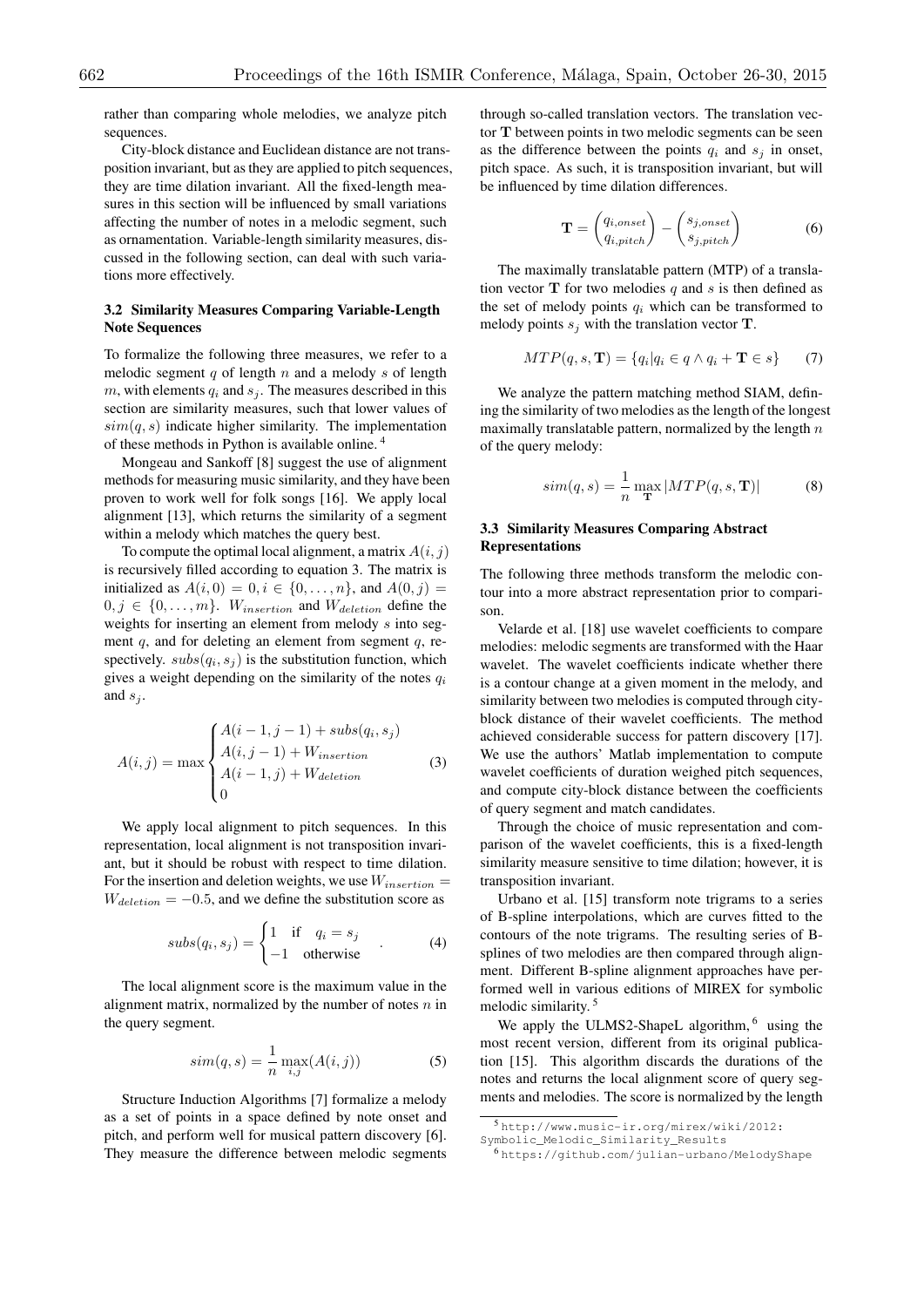*n* of the query segment. This similarity measure is of variable length, sensitive to time dilation, but transposition invariant.

Grachten's method [4] relies on Implication-Realization (IR) structures, as introduced by Narmour [9] as basic units of melodic expectation. Grachten et al. transform melodies into IR structures using a specially developed parser. The similarity of melodies is then determined based on the alignment of the IR structures. This method was successful in the MIREX challenge for symbolic melodic similarity of 2005. <sup>7</sup>

In preparation of IR-structure alignment, we use Grachten's [4] IR-parser, which takes the onset, pitch, duration and metric weight of a melody and infers the corresponding IR structures. To this end, we exclude all melodies which do not have annotated meter  $(n = 65)$ , needed for the computation of metric weight, from the corpus. We align the IR-structures with the same insertion and deletion weights and the same substitution function as Grachten's publication, but as we are interested in finding occurrences, we use local alignment rather than the original global alignment approach. Through the transformation of the note sequences to IR-structure sequences, this similarity measure is transposition invariant, but it is sensitive to time dilation and ornamentation, which might affect the detected IR-structures.

#### 4. EVALUATION

We evaluate the potential success of a similarity measure through comparing the retrieved occurrences to the annotators' judgements, separately for each annotator. Different thresholds on the similarity measures determine which matches are accepted as occurrences, or rejected as nonoccurrences. For the distance measures (CD, CBD, ED, WT), matches with similarity values below the threshold, for the other measures, matches with similarity values above the threshold are considered occurrences.

The relationship between true positives and false positives for each measure is summarized in a receiver-operating characteristic (ROC) curve with the threshold as parameter. The area under the ROC curve (AUC) determines whether a similarity measure overall performs better than another, for which we calculate confidence intervals and statistical significance using DeLong's method for paired ROC curves, based on U statistics [3,11]. Furthermore, we report the maximally achievable retrieval measures precision, recall and F1-score with relation to the ground truth.

## 5. RESULTS

We have analyzed the results with respect to all annotators, resulting in the same ranking of the similarity measures. Due to space constraints, we report and discuss our results in relation to annotator 1. We show the ROC curves of the eight different measures in Figure 2, which display the true positive rate against the false positive rate at different

| Measure         | F1-score | Precision | Recall | <b>AUC</b> |
|-----------------|----------|-----------|--------|------------|
| <b>Baseline</b> | 0.68     | 0.52      | 1      | n/a        |
| CD.             | 0.68     | 0.51      | 1      | 0.549      |
| <b>CBD</b>      | 0.68     | 0.51      | 1      | 0.574      |
| ED              | 0.68     | 0.51      |        | 0.568      |
| LA              | 0.73     | 0.7       | 0.78   | 0.790      |
| <b>SIAM</b>     | 0.73     | 0.75      | 0.71   | 0.787      |
| WТ              | 0.69     | 0.57      | 0.87   | 0.732      |
| <b>BSA</b>      | 0.72     | 0.65      | 0.81   | 0.776      |
| <b>IRSA</b>     | 0.69     | 0.54      | 0.95   | 0.683      |

Table 3. Results of the compared similarity measures for different music representations: the maximal F1-score, the associated precision and recall, and the area under the ROC curve (AUC).



Figure 2. The ROC curves for the various similarity measures, showing the increase of false positive rate against the increase of the true positive rate, as a parameter of the threshold.

thresholds. The more of the higher left area a ROC curve covers in a graph, the better; this indicates that the two classes are better separable.

From Figure 2 it can be seen that the similarity measures suggested in computational ethnomusicology (CD, CBD, ED) perform only marginally above chance. IRstructure alignment and wavelet transform obtain better results, and B-spline alignment, local alignment and SIAM perform best.

We summarize the area under the ROC curve (AUC), the maximally achieved F1-score, as well as the associated precision and recall in Table 3. We include a baseline in this table which assumes that every compared melody contains an occurrence of the query segment, which leads to perfect recall, but poor precision, as the chance for a segment to occur in a given melody are only about 50%.

We compare the AUC values of the different measures in Figure 3, showing confidence intervals and significance of the pairwise differences between adjoining measures, indicated by stars (\* $p < .5$ , \*\* $p < .01$ , \*\*\* $p < .001$ ).

<sup>7</sup> http://www.music-ir.org/mirex/wiki/2005: Symbolic\_Melodic\_Similarity\_Results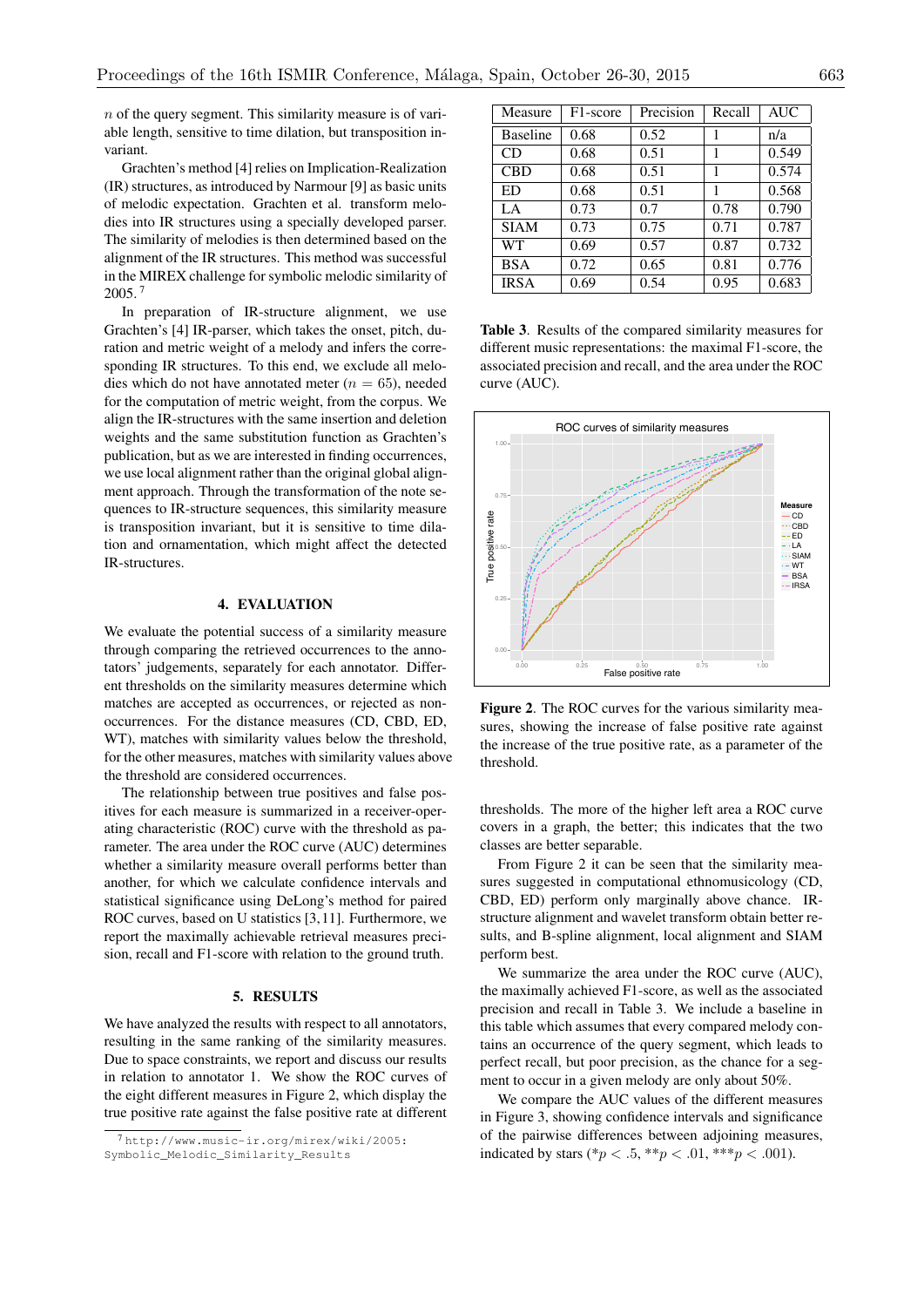

Figure 3. The area under the ROC curve of all similarity measures, ordered by the most successful to the least successful methods. The error bars indicate the confidence intervals, and significant difference between adjoining measures is indicated by stars (\*p*< .*5, \*\*p*< .*01,  $***p<.001$ ).

# 6. DISCUSSION

Our results indicate that the distance measures (CD, CBD, ED) do not work very well, which contradicts the intuitions of the computational ethnomusicologists who propose them. This suggests that variations on pitch height and contour, which mostly affect these measures, are not the most informative aspect for human judgements on musical similarity. Embellishments of a note sequence through extra notes, for instance to accommodate slightly varied lyrics, on the other hand, would cause considerable decrease of measured similarity, while they will be perceived as minor variation, if at all by human listeners.

Measures from symbolic melodic similarity (BSA, IRSA) and pattern discovery (WT) perform better overall. Among these, I-R structure alignment performs least well. This performance might be improved by optimising the alignment scores for our dataset; the alignment weights were trained on RISM incipits and might therefore not fit the folk songs optimally.

Wavelet transform seems to capture some essential notions of music similarity for finding correct occurrences, showing that essentially the same technique - fixed-length comparison with city-block distance - can be much more successful if it is applied to a different abstraction level than pitch sequences. Possibly a variable-length comparison step would yield even better results.

As expected from its success in symbolic melodic similarity MIREX tracks, B-spline alignment successfully retrieves a large portion of relevant occurrences annotated by human experts. However, it does not perform as well as some of the other measures in our comparison.

Confirming earlier research on melodic similarity in folk songs, alignment performs well in our task. We show that local alignment is very successful in correctly identifying

occurrences, even with a very simple substitution score, which only rewards equal pitches. Even better results might be achieved with different weights and substitution scores.

SIAM, to our knowledge, has not been evaluated for detecting phrase occurrences in folk song melodies yet, but performs on the same level as local alignment. This implies that SIAM is a good candidate for finding occurrences of melodic segments successfully, especially in corpora where transposition differences cannot be resolved through pitch histogram intersection, for instance in classical music and jazz, where key changes might make the estimation of transposition more difficult.

With maximal F1-scores of 0.73, the results of local alignment and SIAM come close to the between-annotator F1-scores between 0.75 and 0.78. This shows that we cannot do much better for our problem on this dataset without overfitting.

#### 7. CONCLUSION

We conclude that both local alignment and SIAM seem adequate methods for finding occurrences of melodic segments in folk songs. Based on the retrieval scores, they find almost the same amount of relevant occurrences as human annotators among each other.

The measures investigated in this paper were applied to specific music representations. A wider range of music representations will be compared in future work. Moreover, the results will need to be analyzed in more detail with special attention to the cases where the similarity measures err, i.e. are false positives and false negatives more frequent for a specific tune family? And if so, do the annotators also disagree most on these same tune families? Besides, it is important to investigate the true positives as well, and ascertain that they are found in the correct positions in a melody.

The similarity measures compared in this article can be applied to other music corpora, which will give even deeper insights into relationships between melodies based on melodic segments that are shared between them. We can learn much about melodic identity and music similarity from both the confirmation and refutation of our findings in other music genres.

# 8. ACKNOWLEDGEMENTS

Berit Janssen and Peter van Kranenburg are supported by the Computational Humanities Programme of the Royal Netherlands Academy of Arts and Sciences, under the auspices of the Tunes&Tales project. For further information, see http://ehumanities.nl. Anja Volk is supported by the Netherlands Organisation for Scientific Research through an NWO-VIDI grant (276-35-001). We thank Gissel Velarde, Maarten Grachten and Julián Urbano for kindly providing their code and helpful comments, Sanneke van der Ouw, Jorn Janssen and Ellen van der Grijn for their annotations, and the anonymous reviewers for their detailed suggestions.